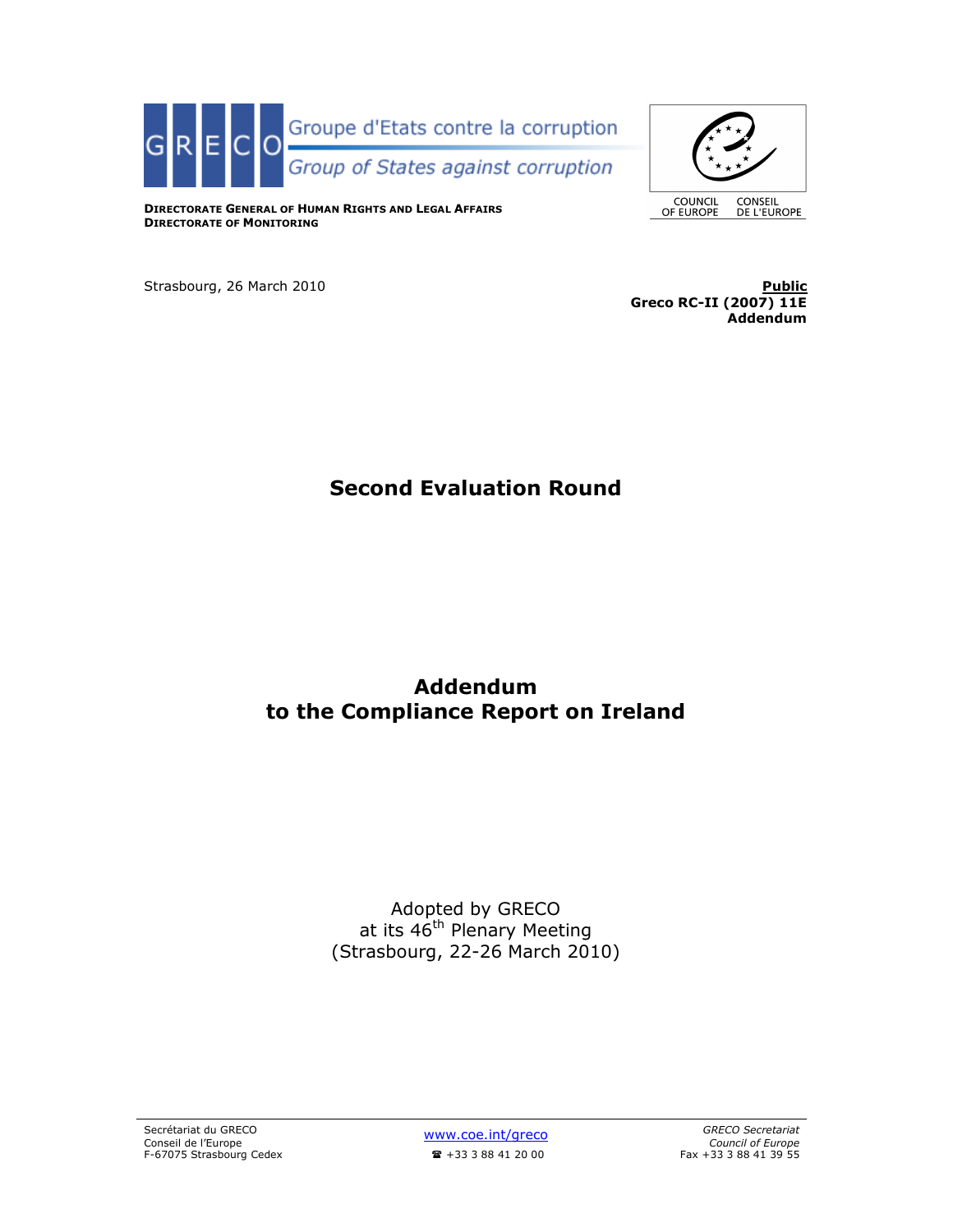## I. INTRODUCTION

- 1. GRECO adopted the Second Round Evaluation Report on Ireland at its 26<sup>th</sup> Plenary Meeting (9 December 2005). This Report (Greco Eval II Rep (2005) 9E) addressed 6 recommendations to Ireland and was made public on 28 February 2006.
- 2. Ireland submitted the Situation Report required under the GRECO compliance procedure on 31 July 2007. On the basis of this report, and after a plenary debate, GRECO adopted the Second Round Compliance Report (RC Report) on Ireland at its 36<sup>th</sup> Plenary Meeting (15 February 2008). This last report was made public on 17 June 2008. The Compliance Report (Greco RC-II (2007) 11E) concluded that recommendations i, iv and vi had been implemented satisfactorily and recommendation v had been dealt with in a satisfactory manner. Recommendations ii and iii had been partly implemented; GRECO requested additional information on their implementation. This information was provided on 4 September 2009 and on 10 March 2010.
- 3. The purpose of this Addendum to the Second Round Compliance Report is, in accordance with Rule 31, paragraph 9.1 of GRECO's Rules of Procedure, to appraise the implementation of recommendations ii and iii in the light of the additional information submitted.

## II. ANALYSIS

### Recommendation ii.

- 4. GRECO recommended to introduce clear rules/guidelines and training for public officials to report instances of corruption, or suspicions thereof, which they come across in their duty and, to establish adequate protection for public officials who report instances of corruption (whistleblowers).
- 5. GRECO recalls the Irish position as reflected in the Compliance Report that the possibility of introducing mandatory reporting of suspected corruption within the public service had been ruled out and that no ethical guidelines (of a nonbinding character) to encourage such reporting had been introduced; however, the authorities pointed out that the law does not prevent a public official from reporting suspected corruption, within the hierarchy or directly to the Police. GRECO concluded that Ireland had not complied with the first part of the recommendation. Concerning the second part of the recommendation, GRECO acknowledged that whistleblower protection was being introduced on a sector basis and that such protection was in place in respect of the Police and in the health sector. Moreover, work was underway to introduce whistleblower protection in the Prevention of Corruption (Amendment) Bill. GRECO concluded that the second part of the recommendation had been partly implemented.
- 6. The Irish authorities now report that the Department of Finance is arranging for the introduction of training guidelines on reporting corruption, however, training/guidelines will not be issued before the whistleblower protection has been established in law, see below. The responsibility for carrying out the training rests with the appropriate Government departments and related agencies.
- 7. The authorities furthermore report that the Prevention of Corruption (Amendment) Bill 2008 which is currently before Parliament, is aimed at providing general protection for whistleblowers which covers employees and other persons who report suspected corruption offences in good faith.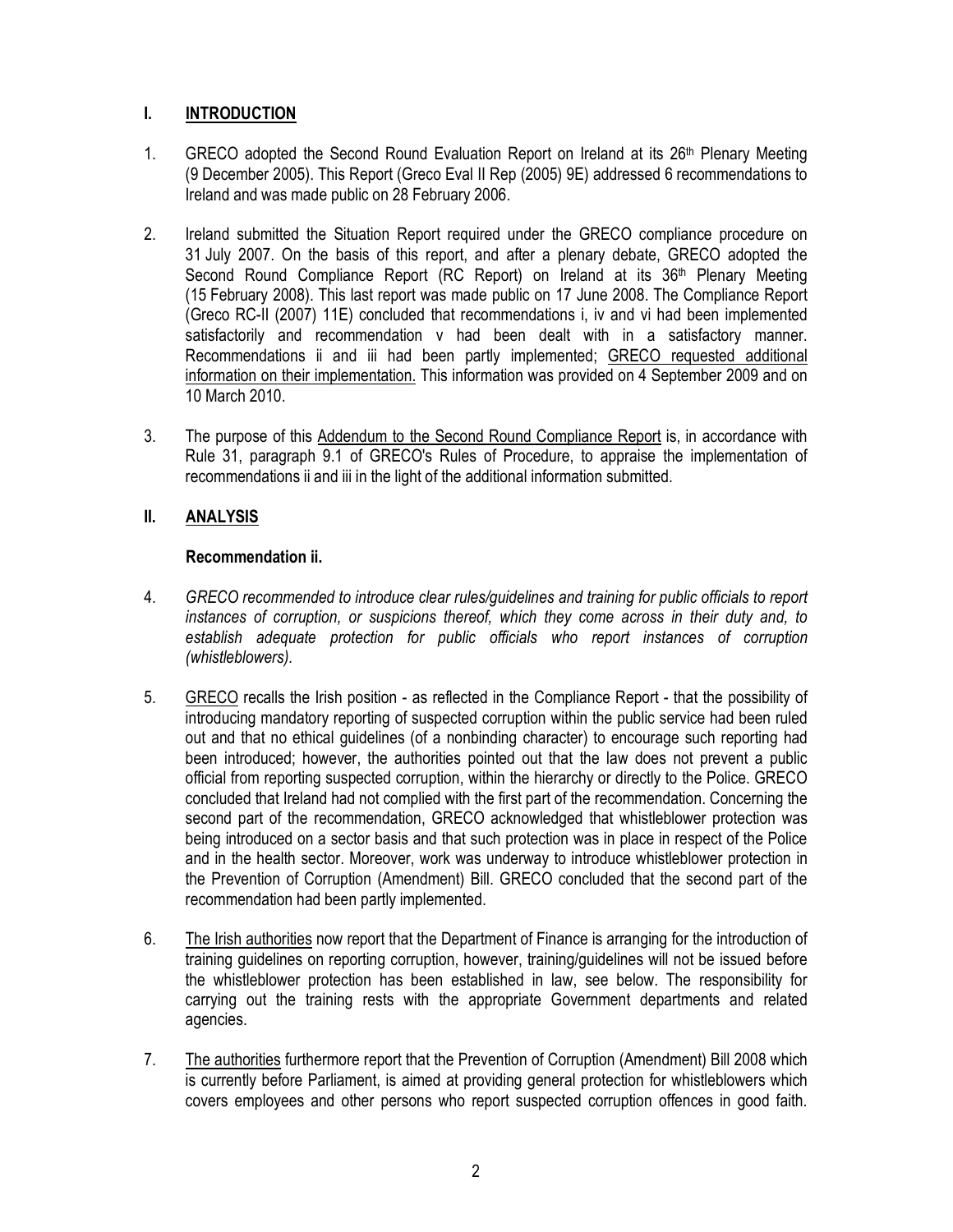Section 4 of the Bill gives "immunity" to any person (including an employee) who reports offences under the Prevention of Corruption Acts 1889 to 2009, to an appropriate person. Moreover, employers are prohibited from penalising employees for having formed an opinion and communicated it in good faith to an appropriate person; the Bill provides for redress for employees penalised in this way (section 6). The Bill has passed the Second Stage in Parliament, and will be discussed by a Parliamentary Committee (the next stage in the parliamentary process). It is expected to be enacted in 2010 and is listed as a priority, according to the authorities.

- 8. GRECO notes that no guidelines have yet been issued in order to encourage public officials to report suspected corruption they come across in their services. GRECO also notes that no concrete training has been carried out in respect of reporting corruption, but it appears that the authorities are still in the preparatory stages of introducing such training, subject to the enaction of the Prevention of Corruption (Amendment) Bill 2008, which provides legal protection for whistleblowers. Consequently, the first part of the recommendation remains not implemented. On a more positive note, the introduction of whistleblower protection in law has been further pursued since the adoption of the Compliance Report, with the Prevention of Corruption (Amendment) Bill 2008, currently pending before Parliament at an advanced stage.
- 9. GRECO concludes that recommendation ii remains partly implemented.

#### Recommendation iii.

- 10. GRECO recommended to establish regular training for all public officials concerned with regard to the principles of the Civil Service Code of Standards and Behaviour (central government) and the Code of Conduct for Employees (local government) as well as with regard to other relevant codes of conduct of the public administration.
- 11. GRECO recalls that this recommendation was considered partly implemented in the Compliance Report as a comprehensive modernisation process in respect of the regular training within the public service had started but not fully materialised at the time of the adoption of the Compliance Report.
- 12. The Irish authorities now report that training of over 50 senior personnel officers and departmental training officers was held in 2007 and 2008. These officers have wide access across their organisations and are in a position to continually raise awareness of the principles of the Civil Service Code, and this is a permanent item on their agenda. Furthermore, a comprehensive induction manual for all civil servants was published in 2008, and thousands of copies of it have been distributed, including to each new entrant during their induction training. The Manual is available on-line. Furthermore, directions have been issued to individual departments (ministries) to ensure that training is provided on the Civil Service Code on a regular basis; for instance, the "Public Financial Management Training Programme" and the "Public Procurement Training Programme", which include training on ethics in public office. Both these courses are delivered cross-departmental on a bi-monthly basis. The Civil Service Code of Standards and Behaviours is also included in the "Managing People Course" which is delivered on a monthly basis across departments. There is a module on the Code of Standards and Behaviours in the "Clerical Officer Training Programme", which was launched in 2008 and is since delivered on an ongoing basis by all departments. Regarding the provision of training in relation to codes of conduct in the local government sector, the Institute of Public Administration have provided several information/training briefs at which local government officials have